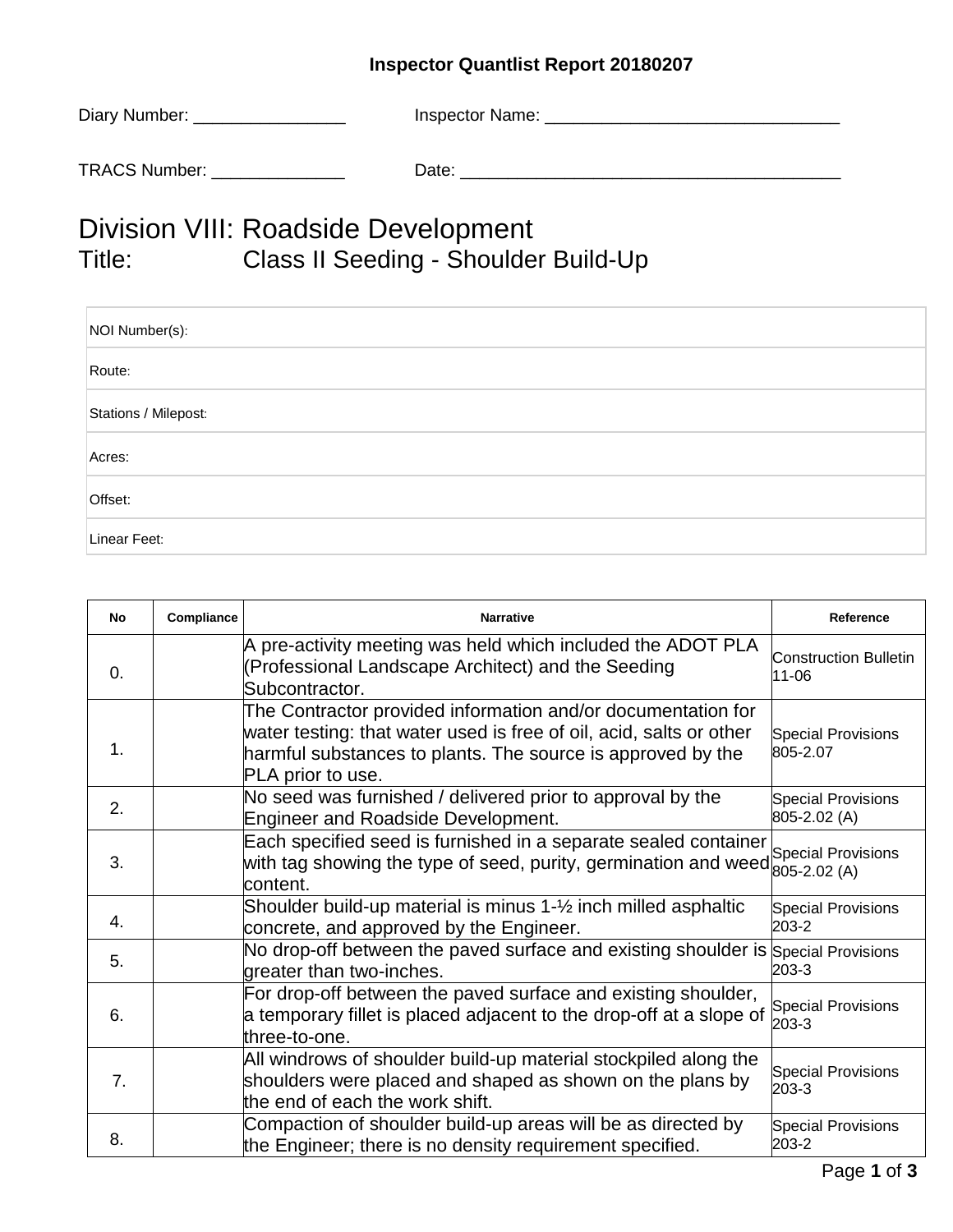| <b>Inspector Quantlist Report 20180207</b> |                                                                                                                                                                                                                                             |                                                                                |  |  |
|--------------------------------------------|---------------------------------------------------------------------------------------------------------------------------------------------------------------------------------------------------------------------------------------------|--------------------------------------------------------------------------------|--|--|
| 9.                                         | All shoulder build-up areas are tilled a minimum of two inches in Special Provisions<br>depth prior to seeding.                                                                                                                             | 805-3.06                                                                       |  |  |
| 10.                                        | Compost is not combined with seed in the same slurry.                                                                                                                                                                                       | <b>Special Provisions</b><br>805-3.02                                          |  |  |
| 11.                                        | The seed tag test date is not more than fifteen months prior to<br>the delivery date.                                                                                                                                                       | <b>Special Provisions</b><br>805-2.02 (A)                                      |  |  |
| 12.                                        | The attached seed tag labels for each bag of seed are provided Special Provisions<br>from the seeding contractor.                                                                                                                           | 805-2.02 (A)                                                                   |  |  |
| 13.                                        | Weed content of the contract specified seed mix does not<br>exceed 0.5%.                                                                                                                                                                    | <b>Special Provisions</b><br>805-2.02 (A)                                      |  |  |
| 14.                                        | Verified the Slope Adjustment Calculation form was used for<br>each area, recorded in both the project files and Inspector's<br>daily diary for use with the Mulch and Seeding Rate/Batch Mix<br>report and match what was approved by PLA. | <b>Construction Bulletin</b><br>11-06<br><b>Special Provisions</b><br>805-3.05 |  |  |
| 15.                                        | Pure Live Seed (PLS) is calculated (determined by multiplying<br>the sum of the germination, and hard or dormant seed by the<br>purity). Verified and recorded in both the project files and<br>Inspector's daily diary.                    | <b>Special Provisions</b><br>805-2.02 (A)                                      |  |  |
| 16.                                        | The seeding operation is not performed when wind would<br>prevent a uniform application (over 10 miles per hour). Cease<br>work in Moderate Breezes.                                                                                        | <b>Special Provisions</b><br>805-3.01 (A)                                      |  |  |
| 17.                                        | The seed and mulch is applied evenly at the required amount<br>without clumps, globs or unevenness.                                                                                                                                         | <b>Special Provisions</b><br>805-3.01 (A)                                      |  |  |
| 18.                                        | The contract-specified seed applied in a slurry contains a<br>minimum of 40 pounds tacking agent and 200 pounds of wood<br>fiber per acre.                                                                                                  | <b>Special Provisions</b><br>805-3.03 (C)                                      |  |  |
| 19.                                        | Seeding was applied to all new earthen and milled asphaltic<br>concrete shoulder build-up areas.                                                                                                                                            | <b>Special Provisions</b><br>805-3.06                                          |  |  |
| 20.                                        | Hydroseed applied Seed (Slurry) is used within 30 minutes of<br>the addition of seed and mulched within 24 hours of application<br>of the seed.                                                                                             | <b>Special Provisions</b><br>805-3.03 (C)                                      |  |  |
| 21.                                        | Straw mulch is crimped using discs with flat edges and spaced<br>no more than 9 inches apart and tacked.                                                                                                                                    | <b>Special Provisions</b><br>805-3.04 (B)                                      |  |  |
| 22.                                        | Straw mulch is tacked using a slurry consisting of a minimum of<br>150 pounds of tacking agent, 500 pounds of thermally refined<br>wood fiber mulch, and 300 gallons of water per acre.                                                     | <b>Special Provisions</b><br>805-3.04 (C)                                      |  |  |
| 23.                                        | Hydraulically applied Straw mulch is placed in accordance with<br>the requirements of Subsection 805-3.05, Table 5.                                                                                                                         | <b>Special Provisions</b><br>805-3.05                                          |  |  |
| 24.                                        | The tacking agent quantity is adjusted to meet the minimum<br>standard swell volume of 24 ml. per gram, and documented in<br>the inspector's daily diary.                                                                                   | <b>Construction Manual</b><br>105.11<br><b>Special Provisions</b><br>805-2.03  |  |  |
| 25.                                        | Hydraulically applied straw mulch and tacking agent was<br>applied as specified in Subsection 805-3.05, Table 5 within 24<br>hours of seeding. Generally, no soil is visible at the approved<br>application rate.                           | <b>Special Provisions</b><br>805-3.03 (A)                                      |  |  |